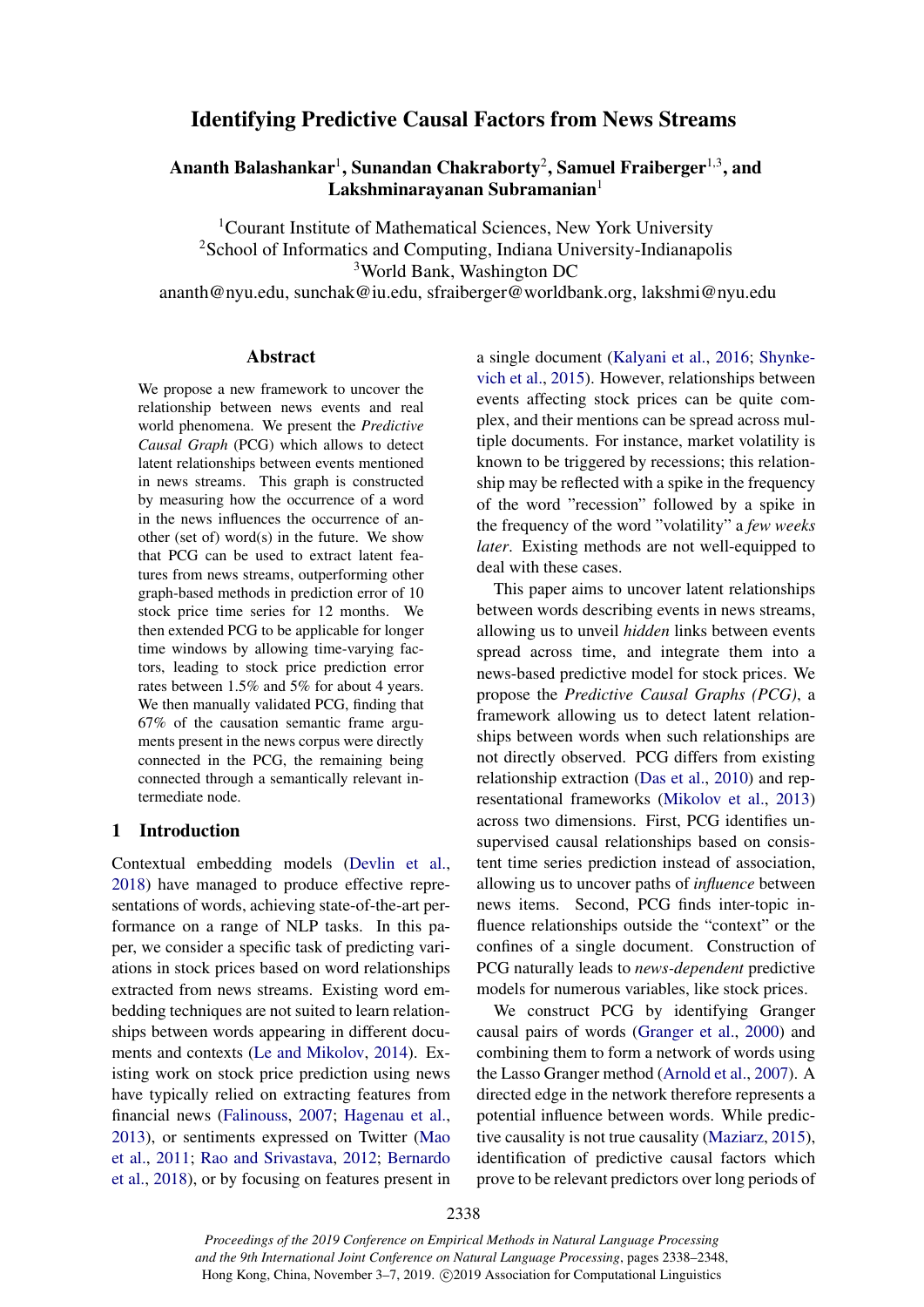time provides guidance for future causal inference studies. We achieve this consistency by proposing a framework for *Longitudinal Predictive Causal Factor* identification based on methods of honest estimation [\(Athey and Imbens,](#page-8-5) [2016\)](#page-8-5). Here, we first estimate a universe of predictive causal factors on a relatively long time series and then identify time-varying predictive causal factors based on constrained estimation on multiple smaller time series. We also augment our model with an orthogonal spike correction ARIMA [\(Brockwell and](#page-8-6) [Davis,](#page-8-6) [2002\)](#page-8-6) model, allowing us to overcome the drawback of slow recovery in smaller time series.

We constructed PCG from news streams of around 700, 000 articles from Google News API and New York Times spread across over 6 years and evaluated it to extract features for stock price predictions. We obtained *two orders lower* prediction error compared to a similar semantic causal graph-based method [\(Kang et al.,](#page-9-8) [2017\)](#page-9-8). The longitudinal PCG provided insights into the variation in importance of the predictive causal factors over time, while consistently maintaining a low prediction error rate between 1.5-5% in predicting 10 stock prices. Using full text of more than 1.5 million articles of Times of India news archives for over 10 years, we performed a fine-grained qualitative analysis of PCG and validated that 67% of the semantic causation arguments found in the news text is connected by a direct edge in PCG while the rest were linked by a path of length 2. In summary, PCG provides a powerful framework for identifying predictive causal factors from news streams to accurately predict and interpret price fluctuations.

# 2 Related Work

Online news articles are a popular source for mining real-world events, including extraction of causal relationships. Radinsky and Horvitz [\(Radinsky and Horvitz,](#page-9-9) [2013\)](#page-9-9) proposed a framework to find causal relationships between events to predict future events from News but caters to a small number of events. Causal relationships extracted from news using Granger causality have also been used for predicting variables, such as stock prices [\(Kang et al.,](#page-9-8) [2017;](#page-9-8) [Verma et al.,](#page-10-1) [2017;](#page-10-1) [Darrat et al.,](#page-8-7) [2007\)](#page-8-7). A similar causal relationship generation model has been proposed by [Hashimoto et al.](#page-9-10) [\(2015\)](#page-9-10) to extract causal relationships from natural language text. A simi-

lar approach can be observed in [\(Kozareva,](#page-9-11) [2012;](#page-9-11) [Do et al.,](#page-8-8) [2011\)](#page-8-8), whereas CATENA system [\(Mirza](#page-9-12) [and Tonelli,](#page-9-12) [2016\)](#page-9-12) used a hybrid approach consisting of a rule-based component and a supervised classifier. PCG differs from these approaches as it explores latent inter-topic causal relationships in an unsupervised manner from the entire vocabulary of words and collocated N-grams.

Apart from using causality, there are many other methods explored to extract information from news and are used in time series based forecasting. Amodeo et al. [\(Amodeo et al.,](#page-8-9) [2011\)](#page-8-9) proposed a hybrid model consisting of time-series analysis, to predict future events using the New York Times corpus. FBLG [\(Cheng et al.,](#page-8-10) [2014\)](#page-8-10) focused on discovering temporal dependency from time series data and applied it to a Twitter dataset mentioning the Haiti earthquake. Similar work by Luo et al. [\(Luo et al.,](#page-9-13) [2014\)](#page-9-13) showed correlations between real-world events and time-series data for incident diagnosis in online services. Other similar works like, Trend Analysis Model (TAM) [\(Kawa](#page-9-14)[mae,](#page-9-14) [2011\)](#page-9-14) and Temporal-LDA (TM-LDA) [\(Wang](#page-10-2) [et al.,](#page-10-2) [2012\)](#page-10-2) model the temporal aspect of topics in social media streams like Twitter. Structured data extraction from news have also been used for stock price prediction using techniques of information retrieval in [\(Ding et al.,](#page-8-11) [2014;](#page-8-11) [Xie et al.,](#page-10-3) [2013;](#page-10-3) [Ding et al.,](#page-8-12) [2015;](#page-8-12) [Chang et al.,](#page-8-13) [2016;](#page-8-13) [Ding et al.,](#page-8-14) [2016\)](#page-8-14). Vaca et al. [\(Vaca et al.,](#page-10-4) [2014\)](#page-10-4) used a collective matrix factorization method to track emerging, fading and evolving topics in news streams. PCG is inspired by such time series models and leverages the Granger causality detection framework for the trend prediction task.

Deriving true causality from observational studies has been studied extensively. One of the most widely used algorithm is to control for variables which satisfy the backdoor criterion [\(Pearl,](#page-9-15) [2009\)](#page-9-15). This however, requires a knowledge of the causal graph and the unconfoundedness assumption that there are no other unobserved confounding variables. While the unconfoundedness assumption is to some extent valid when we analyze all news streams (under the assumption that all significant events are reported), it is still hard to get away from the causal graph requirement. Propensity score based matching aims to control for most confounding variables by using an external method for estimating and controlling for the likelihood of outcomes [\(Olteanu et al.,](#page-9-16) [2017\)](#page-9-16).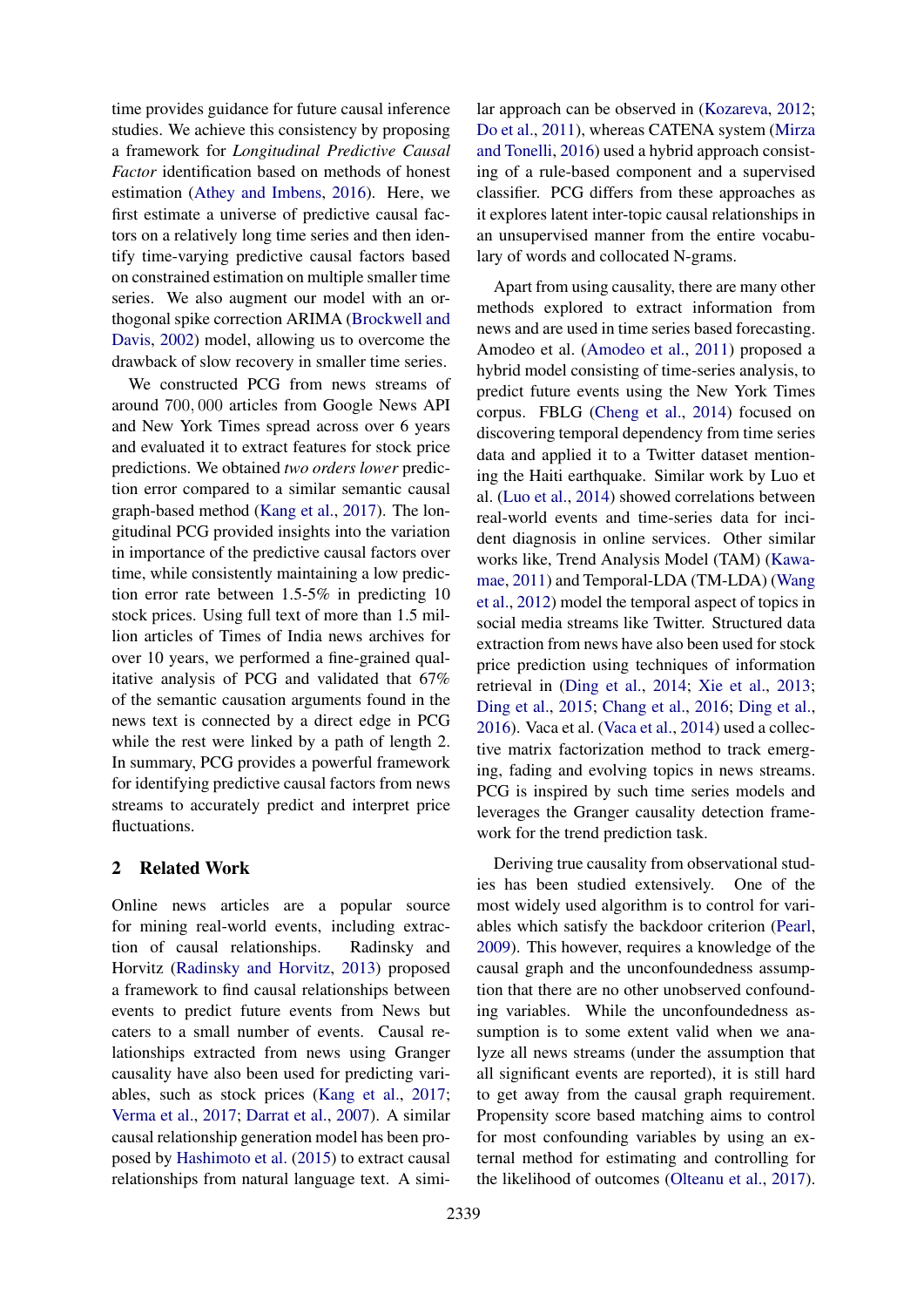More recently, [\(Wang and Blei,](#page-10-5) [2018\)](#page-10-5) showed that with multiple causal factors, it is possible to leverage the correlation of those multiple causal factors and deconfound using a latent variable model. This setting is similar to the one we consider, and is guaranteed to be truly causal if there is no confounder which links a single cause and the outcome. This assumption is less strict than the unconfoundedness assumption and makes the case for using predictive causality in such scenarios. Another approach taken by [\(Athey and Imbens,](#page-8-5) [2016\)](#page-8-5) estimates heterogeneous treatment effects by honest estimation where the model selection and factor weight estimation is done on two subpopulations of data by extending regression trees.

Our work is motivated by these works and applies methodologies for time series data extracted from news streams. PCG can offer the following benefits for using news for predictive analytics – (1) Detection of influence path, (2) Unsupervised feature extraction, (3) Hypothesis testing for experiment design.

# 3 Predictive Causal Graph

Predictive Causal Graph (PCG) addresses the discovery of *influence* between words that appear in news text. The identification of influence link between words is based on temporal co-variance, that can help answer questions of the form: "Does the appearance of word *x* influence the appearance of word *y* after  $\delta$  days?". The influence of one word on another is determined based on pairwise causal relationships and is computed using the Granger causality test. Following the identification of Granger causal pairs of words, such pairs are combined together to form a network of words, where the directed edges depict potential influence between words. In the final network, an edge or a path between a word pair represents a flow of influence from the source word to the final word and this *influence* depicts an increase in the appearance of the final words when the source word was observed in news data.

Construction of PCG from the raw unstructured news data, finding pairwise causal links and eventually building the influence network involves numerous challenges. In the rest of the section, we discuss the design methodologies used to overcome these challenges and describe some properties of the PCG.

### 3.1 Selecting *Informative* Words:

Only a small percentage of the words appearing in news can be used for meaningful information extraction and analysis [\(Manning et al.,](#page-9-17) [1999;](#page-9-17) [Ho](#page-9-18)[vold,](#page-9-18) [2005\)](#page-9-18). Specifically, we eliminated too frequent (at least once in more than 50% of the days) or too rare (appearing in less than 100 articles) [\(Manning et al.,](#page-9-19) [2008\)](#page-9-19). Many common English nouns, adjectives and verbs, whose contribution to semantics is minimal [\(Forman,](#page-8-15) [2003\)](#page-8-15) were also removed from the vocabulary. However, namedentities were retained for their newsworthiness and a set of "trigger" words were retained that depict events (e.g. flood, election) using an existing "event trigger" detection algorithm [\(Ahn,](#page-8-16) [2006\)](#page-8-16). The vocabulary set was enhanced by adding bigrams that are significantly collocated in the corpus, such as, 'fuel price' and 'prime minister' etc.

### 3.2 Time-series Representation of Words:

Consider a corpus  $D$  of news articles indexed by time t, such that  $D_t$  is the collection of news articles published at time t. Each article  $d \in D$  is a collection of words  $W_d$ , where  $i^{th}$  word  $w_{d,i} \in$  $W_d$  is drawn from a vocabulary V of size N. The set of articles published at time  $t$  can be expressed in terms of the words appearing in the articles as  $\{\alpha_1^t, \alpha_2^t, ..., \alpha_N^t\}$ , where  $\alpha_i^t$  is the sum of frequency of the word  $w_i \in V$  across all articles published at time t.  $\alpha_i^t$  corresponding to  $w_i \in V$  is defined as,  $\alpha_i^t = \frac{\mu_i^t}{\sum_{t=1}^T \mu_i^t}$  where  $\mu_i^t =$  $\sum_{d=1}^{|D_t|} TF(w_{d,i})$ .  $\alpha_i^t$  is normalized by using the frequency distribution of  $w_i$  in the entire time period.  $\mathcal{T}(w_i)$  represents the time series of the word  $w_i$ , where i varies from 1 to N, the vocabulary size.

# 3.3 Measuring Influence between Words

Given two time-series  $X$  and  $Y$ , the Granger causality test checks whether the  $X$  is more effective in predicting  $Y$ , than using just  $Y$  and if this holds then the test concludes  $X$  "Granger-causes"  $Y$  [\(Granger et al.,](#page-9-6) [2000\)](#page-9-6). However, if both  $X$  and Y are driven by a common third process with different lags, one might still fail to reject the alternative hypothesis of Granger causality. Hence, in PCG, we explore the possibility of causal links between all word pairs and detect triangulated relations to eliminate the risk of ignoring confounding variables, otherwise not considered in the Granger causality test.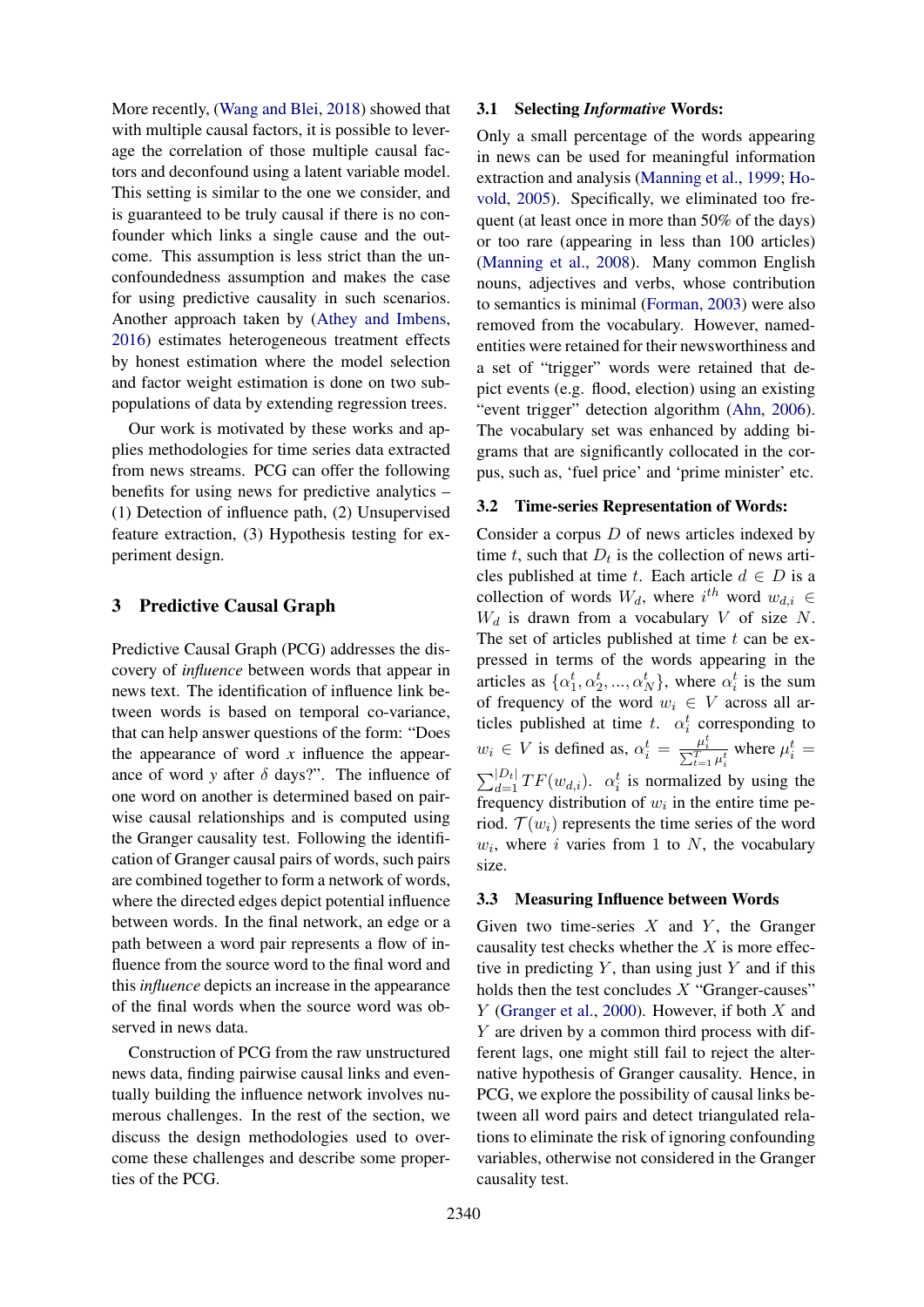<span id="page-3-0"></span>

Figure 1: PCG highlighting the underlying cause

However, constructing PCG using an exhaustive set of word pairs does not scale, as even after using a reduced set of words and including the collocated phrases, the vocabulary size is around 39, 000. One solution to this problem is considering the Lasso Granger method [\(Arnold et al.,](#page-8-4) [2007\)](#page-8-4) that applies regression to the neighborhood selection problem for any word, given the fact that the best regressor for that variable with the least squared error will have non-zero coefficients only for the lagged variables in the neighborhood. The Lasso algorithm for linear regression is an incremental algorithm that embodies a method of variable selection [\(Tibshirani,](#page-10-6) [1994\)](#page-10-6).

If we define  $V$  to be the input vocabulary from the news dataset,  $N$  is the vocabulary size,  $x$  is the list of all lagged variables (each word is multivariate with a maximum lag of 30 days per word) of the vocabulary,  $w$  is the weight vector denoting the influence of each variable,  $y$  is the predicted time series variable and  $\lambda$  is a sparsity constraint hyperparameter to be fine-tuned, then minimizing the regression loss below leads to weights that characterize the influential links between words in  $x$  that predicts y,

$$
\mathbf{w} = argmin \frac{1}{N} \sum_{(\mathbf{x}, y) \in V} |\mathbf{w} \cdot \mathbf{x} - y|^2 + \lambda ||\mathbf{w}|| \quad (1)
$$

To set  $\lambda$ , we use the method based on consistent estimation used in (Meinshausen and Bühlmann, [2006\)](#page-9-20). We select the variables that have non-zero co-efficients and choose the best lag for a given variable based on the maximum absolute value of a word's co-efficient. We then, draw an edge from all these words to the predicted word with the annotations of the optimal time lag (in days) and incrementally construct the graph as illustrated in Figure [1.](#page-3-0)

#### 3.4 Topic Influence Compression

To arrive at a sparse graphical representation of PCG, we compress the graph based on topics (50 topics in our case). Topics are learned from the original news corpus using unsupervised Latent

Dirichlet Allocation (LDA)[\(Blei et al.,](#page-8-17) [2003\)](#page-8-17). Influence is generalized to topic level by calculating the weight of inter-topic influence relationships as a total number of edges between vertices of two topics. If we define  $\theta_u$  and  $\theta_v$  to be two topics in our topic model and  $|\theta_u|$  represents the size of topic  $\theta_u$ , i.e. the number of words in the topic whose topic-probability is greater than a threshold (0.001), then the strength of influence between topics  $\theta_u$  and  $\theta_v$  is defined as,

$$
\Phi(\theta_u, \theta_v) = \frac{\text{\# Edges between words in } \theta_u \text{ and } \theta_v}{(|\theta_u| \times |\theta_v|)}
$$
 (2)

 $\Phi(\theta_u, \theta_v)$  is termed as *strong* if its value is in the 99<sup>th</sup> percentile of  $\Phi$  for all topics. Any edge in the original PCG is removed if there are no strong topic edges between the corresponding word nodes. This filtered topic graph has only edges between topics which have high influence strength. This combination of inter-document temporal and intra-document distributional similarity is critical to obtaining temporally and semantically consistent predictive causal factors.

#### 4 Prediction Models using PCG

In this section, we present three approaches for building prediction models using PCG namely (1) direct estimation using PCG (2) longitudinal prediction which incorporates short term temporal variations and (3) spike augumented prediction which estimates spikes over a longer time window.

#### 4.1 Direct Prediction from PCG

One straightforward way of using PCG for prediction modeling is to use the Lasso regression equation used for identifying the predictive causal factors directly. We first adopt this approach by restricting the construction of PCG to the nodes of concern, which significantly speeds up the computation. This inherently ignores any predictive causal factor which only has an indirect link to the outcome node, as theorized by the Granger Causality framework. In this case, we split the data into a contiguous training data, and evaluate on the remaining testing data. If  $y$  represents the target stock time series variable and  $x$  represents a multivariate vector of all lagged feature variables, w represents the coefficient weight vector indexed by the feature variable  $z \in x$  and time lag  $m, p, q$ in days, a represent a bias constant and  $\epsilon_t$  repre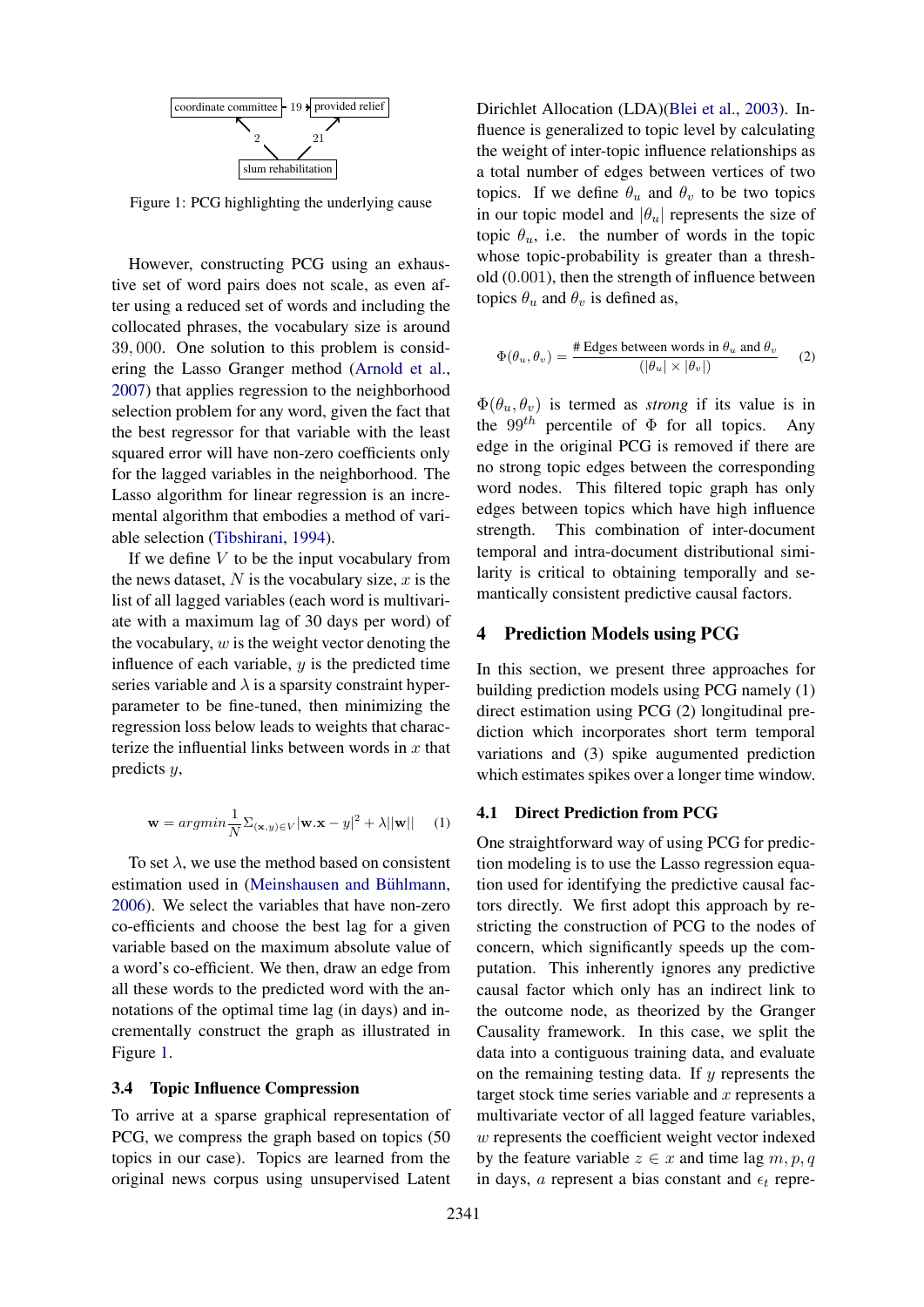sents an i.i.d noise variable, then we predict future values of  $u$  as follows.

$$
y_t = a + \sum_{i=1}^{m} w_{y,i} y_{t-i} + \sum_{z \in x} \sum_{j=p}^{q} w_{z,j} z_{t-j} + \epsilon_t \quad (3)
$$

# 4.2 Longitudinal Prediction via Honest Estimation

In scenarios where heterogenous causal effects are to be estimated, it is important to adjust by partitioning the time series into subpopulations which vary in the magnitude of the causal effects [\(Athey](#page-8-5) [and Imbens,](#page-8-5) [2016\)](#page-8-5). In a news stream, this amounts to constructing the word influence networks given a context specified by a time window. This naive extension however can be quite computationally expensive and can limit the speed of inference considerably. However, if the set of potential causal factors are identified over a larger time series, learning their time varying weights over a shorter training period can significantly decrease the computation required.

Hence, we do a two staged honest estimation approach similar to [\(Athey and Imbens,](#page-8-5) [2016\)](#page-8-5). In the first stage, multiple sets (instead of trees as in [\(Athey and Imbens,](#page-8-5) [2016\)](#page-8-5)) of predictive causal factors  $F(Tr_m)$ , that provide overall reduction in root mean squared error  $(RMSE)$ , over training data  $Tr_m$ , are gathered for model selection through repeated random initialization of regression weights. For any  $f \in F(Tr_m)$ , we define f to be a set of predictive factors which when trained over data  $Tr_m$  to predict future time series values of the target y, achieves  $RMSE(Tr_m, f) < \delta$ , for a hyperparameter  $\delta > 0$ .

$$
F(Tr_m) = \bigcup_{f} \{RMSE(Tr_m, f) < \delta\} \tag{4}
$$

From these sets of predictive causal factors  $F(Tr_m)$ , we choose the set of features  $f_{LPC}(Tr_m, Tr_e)$ , which gives the least expected root mean squared error on time windows w of length W uniformly sampled from the unseen training data used for estimation  $Tr_e$  through cross validation. This model selection procedure depends on the size of the smaller time windows W used to fine-tune the factors. The size of this time window is a hyperparameter to trade off longterm stability and short-term responsiveness of the predictive causal factors. We chose the time window based of 30 days for our stock price prediction due to prior knowledge that many financial

indicators have a monthly cycle and hence responsiveness within that cycle is desired.

$$
E(Tr_e, f) = \sqrt{\mathop{\mathbb{E}}_{w \in Tr_e, |w| = W} MSE(w, f)}
$$
 (5)

 $f_{LPC}(Tr_m, Tr_e) = min_{f \in F(Tr_m)}(E(Tr_e, f))$ (6)

We then evaluate the model on an unseen time series  $Te$ , where the learnt predictive causal factors and their weights are used for inference.

#### 4.3 Spike Prediction

One drawback of using a specific time window for estimating the weights of the predictive causal factors is the lack of representative data in the window used for training. This could mean that predicting abrupt drops or spikes in the data would be hard. To overcome this limitation, we train a composite model to predict the residual error from honest estimation by training on differences in consecutive values of the time series. Let  $(\Delta y =$  $y_t - y_{t-1}, \Delta f = f_t - f_{t-1}$  denote time series of the differences of the consecutive values of the labels and the feature variables and let  $[\Delta y, \Delta f]$  denote the concatenated input variables of the model. We use a multivariate ARIMA model M of order  $(p, d, q)$  [\(Brockwell and Davis,](#page-8-6) [2002\)](#page-8-6) where p controls the number of time lags included in the model,  $q$  denotes the number of times differences are taken between consecutive values and r denotes the time window of the moving average taken to incorporate sudden spikes in values. Let the actual values of the time series of label  $y$  be y ∗ , the predictions of the honest estimation model be  $\hat{y}$ , a training sample of significantly longer time window  $Tr_s$  with  $|Tr_s| \gg W$ , then the composite model is trained to predict the residuals,  $res = y^* - \hat{y} = E(Tr_s, f).$ 

$$
M = ARIMA(p, d, q)
$$
\n<sup>(7)</sup>

$$
M.fit(E(Tr_s, f), [\Delta y, \Delta f])
$$
\n(8)

$$
\hat{res} = M.predict(Tr_e) \tag{9}
$$

Augmenting this predicted residual  $(r\hat{e}s)$  back to  $\hat{y}_{Tr_e}$  gives us the spike-corrected estimate  $\hat{y}_s$ .

$$
\hat{y_s} = \hat{y}_{Tr_e} + r\hat{e}s \tag{10}
$$

## 5 Results

In this section, we present the results from direction prediction models from PCG, followed by improvement in stock price prediction due to longitudinal and spike prediction from news streams and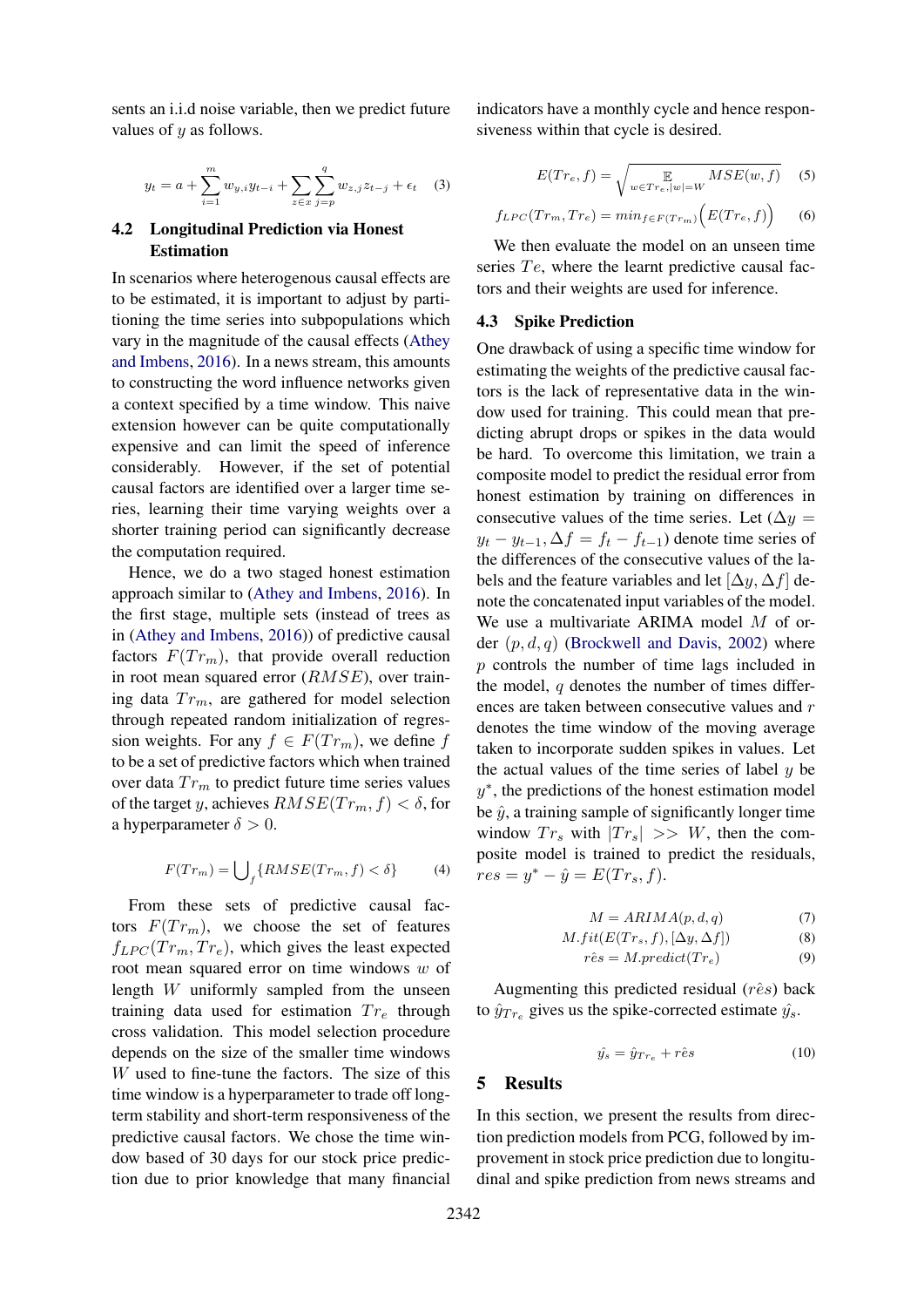compare it to a manually tuned semantic causal graph method. We analyze the time varying factors to explain the gains achieved via honest estimation.

#### 5.1 Data and Metrics

The news dataset<sup>[1](#page-5-0)</sup> we used for stock price prediction contains news crawled from 2010 to 2013 using Google News APIs and New York Times data from 1989 to 2007. We construct PCG from the time series representation of its 12,804 unigrams and 25,909 bigrams over the entire news corpora of more than 23 years, as well as the 10 stock prices<sup>[2](#page-5-1)</sup> from 2010 to 2012 for training and 2013 as test data for prediction. The prediction is done with varying step sizes (1,3,5), which indicates the time lag between the news data and the day of the predicted stock price in days. The results shown in Table [1](#page-5-2) is the root mean squared error (RMSE) in predicted stock value calculated on a 30 day window averaged by moving it by 10 days over the period and directly comparable to our baseline [\(Kang](#page-9-8) [et al.,](#page-9-8) [2017\)](#page-9-8). To evaluate the time-varying factors over a larger time window, we present average monthly cross validation RMSE % sampled over a 4 year window of 2010-13 in Table [3.](#page-7-0) Please note that the results in Table [3](#page-7-0) are not comparable with [\(Kang et al.,](#page-9-8) [2017\)](#page-9-8) as we report a cross validation error over a longer time window.

#### 5.2 Prediction Performance of PCG

To evaluate the causal links generated by PCG, we use it to extract features for predicting stock prices using the exact data and prediction setting used in [Kang et al.](#page-9-8) [\(2017\)](#page-9-8) as our baseline.

Baseline: [Kang et al.](#page-9-8) [\(2017\)](#page-9-8) extract relevant variables based on a semantic parser - SEMAFOR [\(Das et al.,](#page-8-3) [2010\)](#page-8-3) by filtering causation related frames from news corpora, topics and sentiments from tweets. To overcome the problem of low recall, they adopt a topic-based knowledge base expansion. This expanded dataset is then used to train a neural reasoning model which generates sequence of cause-effect statements using an attention model where the words are represented using word2vec vectors. [\(Kang et al.,](#page-9-8) [2017\)](#page-9-8)'s CGRAPH based forecasting model -  $C_{best}$  model uses the top 10 such generated cause features, given the stock name as the effect and apply a vector auto<span id="page-5-2"></span>Table 1: 30 day windowed average of stock price prediction error using PCG

| <b>Step size</b> | $C_{best}$ | $PCG_{uni}$ | $PCG_{bi}$ | $PCG_{both}$ |
|------------------|------------|-------------|------------|--------------|
|                  | 1.96       | 0.022       | 0.023      |              |
|                  | 3.78       | 0.022       | 0.023      |              |
|                  | 5.25       | 0.022       | 0.023      |              |

regressive model on the combined time series of text and historical stock values.

Comparison with the baseline: Compared to the baseline, note that our features and topics were chosen purely based on distributional semantics of the word time series. Once the features are extracted from PCG, we use the past values of stock prices and time series corresponding to the incoming word edges of PCG to predict the future values of the stock prices using the multivariate regression equation used to determine Granger Causality. As compared to their best error, PCG from unigrams, bigrams or both obtain two orders lower error and significantly outperforms  $C_{best}$ . The mean absolute error (MAE) for the same set of evaluations is within 0.003 of the RMSE, which indicates that the variance of the errors is also low. We attribute this gain to the flexibility of PCG's Lasso Granger method to produce sparse graphs as compared to CGRAPH's Vector Auto Regressive model which used a fixed number (10) of incoming edges per node already pre-filtered by a semantic parser. This imposes an artificial bound on sparsity thereby losing valuable latent information. We overcome this in PCG using a suitable penalty term  $(\lambda)$  in the Lasso method.

Key PCG factors for 2013: The causal links in PCG are more generic (Table [2\)](#page-6-0) than the ones described in CGRAPH, supporting the hypothesis that latent word relationships do exist that go beyond the scope of a single news article. The nodes of CGRAPH are tuples extracted from a semantic parser (SEMAFOR [\(Das et al.,](#page-8-3) [2010\)](#page-8-3)) based on evidence of causality in a sentence. PCG poses no such restriction and derives topical (unfriended, FB) and inter-topical (healthcare, AMZN), sparse, latent and semantic relationships.

Inspecting the links and paths of PCG gives us qualitative insights into the context in which the word-word relationships were established. Since PCG is also capable of representing other stock time series as potential influencers in the network, we can use this to model the propagation of shocks in the market as shown in Figure [2.](#page-6-1) However,

<span id="page-5-0"></span><sup>1</sup> https://github.com/dykang/cgraph

<span id="page-5-1"></span><sup>2</sup> https://finance.yahoo.com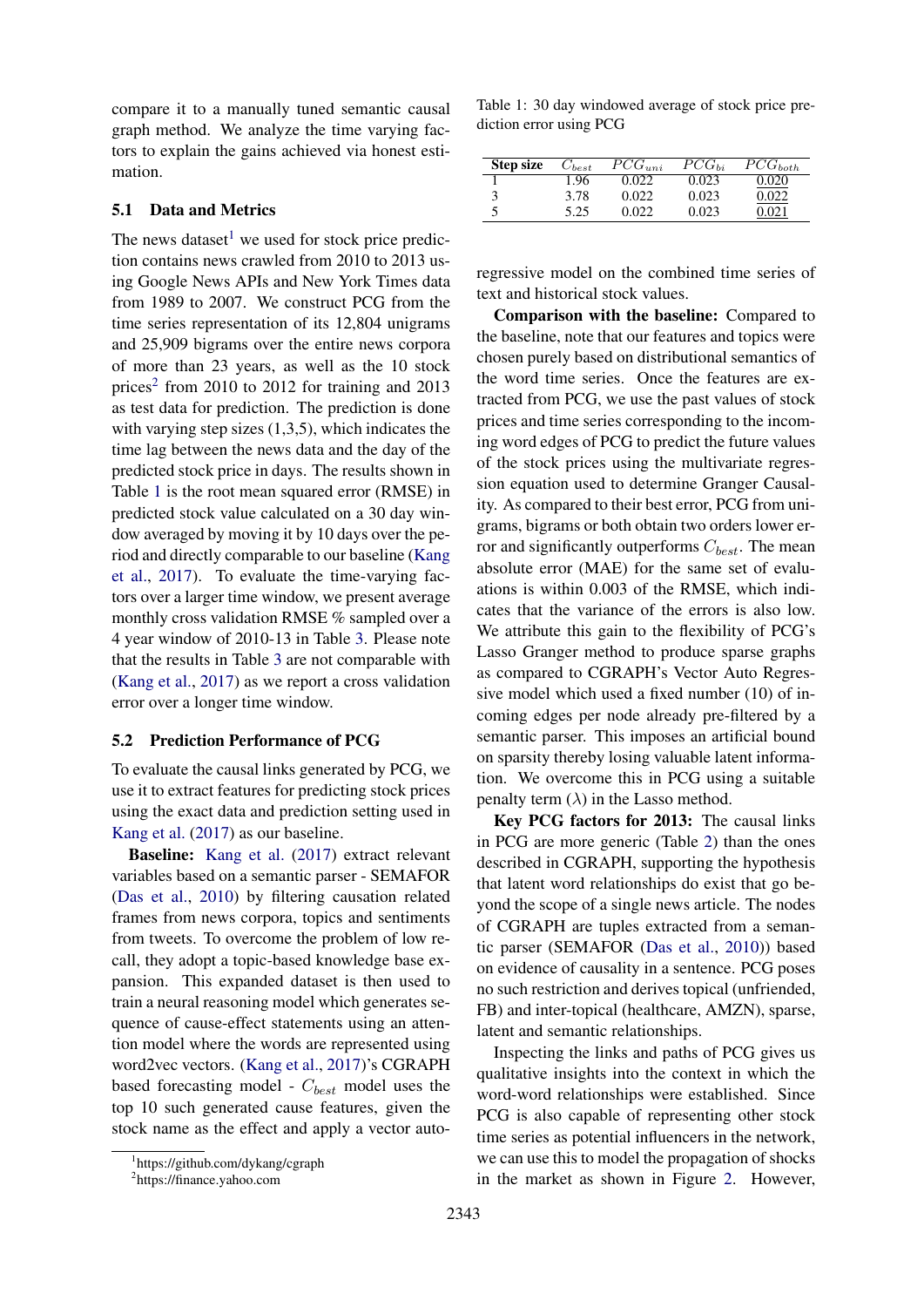<span id="page-6-0"></span>Table 2: Stock price predictive factors for 2013 in PCG

| <b>Stock symbol</b> | <b>Prediction indicators</b>                   |  |  |
|---------------------|------------------------------------------------|--|--|
| AAPL                | workplace, shutter, music                      |  |  |
| <b>AMZN</b>         | healthcare, HBO, cloud                         |  |  |
| FB                  | unfriended, troll, politician                  |  |  |
| GOOG                | advertisers, artificial intelligence, shake-up |  |  |
| <b>HPO</b>          | China, inventions, Pittsburg                   |  |  |
| <b>IBM</b>          | 64 GB, redesign, outage                        |  |  |
| <b>MSFT</b>         | interactive, security, Broadcom                |  |  |
| <b>ORCL</b>         | corporate, investing, multimedia               |  |  |
| <b>TSLA</b>         | prices, testers, controversy                   |  |  |
| <b>YHOO</b>         | entertainment, leadership, investment          |  |  |

<span id="page-6-1"></span>

Figure 2: Inter-stock influencer links where one stock's movement indicates future movement of other stocks (time lag annotated edges)

these links were not used for prediction performance to maintain parity with our baseline.

## 5.3 Time Varying Causal Analysis

We quantitatively evaluate the time varying variant of PCG by using it to extract features for stock price prediction for a longer time window.

We present average root mean squared errors in Table [3](#page-7-0) for different values of time windows of size  $W$  (50,100). For model selection, we used 50% of the time series and then used multiple time series of length W, disjoint from the ones used for time-varying factor selection and took average of the test error on the next 30 data points using the weights learnt. We repeat this using K-fold cross validation  $(K=10)$  for choosing the model selection data and present the average errors. The variation in importance weights of predictive causal factors for stock prices ("podcast", AAPL) and ("unfollowers", GOOG) is shown in Figure [3](#page-6-2) which illustrates several peaks (for weeks) when the factor in the news was particularly predictive of the company's stock price and not significant during other weeks.

The time series and error graph shown for multiple stocks shows that the RMSE errors range between 1.5% 5% for all the test time series as shown in Figure [4.](#page-7-1) However, sudden spikes tend to display higher error rates due to the lack of training data which contain spikes. This issue is mit-

<span id="page-6-2"></span>

(a) "podcast" for predicting AAPL stock



(b) "unfollowers" for predicting GOOG stock

Figure 3: Temporal variation in importance weight of predictive causal factors

igated when the time window for training is increased. Increasing the window more than 100 did not improve the RMSE and came at the cost of training time. But, incorporating the spike residual PCG model, which predicts the leftover price value from the first model, provides significant improvements over the model without spike correction as seen in the last column on Table [3.](#page-7-0) Thus, we are able to achieve significant gains with an unsupervised approach without any domain specific feature engineering by estimating using an ARIMA model  $(p, d, q) = (30, 1, 10)$ .

# 6 Interpretation of Predictive Causal Factors

In order to qualitatively validate that the latent inter-topic edges learnt from the news stream is also humanly interpretable, we constructed PCG from the online archives of Times of India (TOI) <sup>[3](#page-6-3)</sup>, the most circulated Indian English newspaper. We used this dataset as, unlike the previous dataset

<span id="page-6-3"></span><sup>3</sup> https://timesofindia.indiatimes.com/archive.cms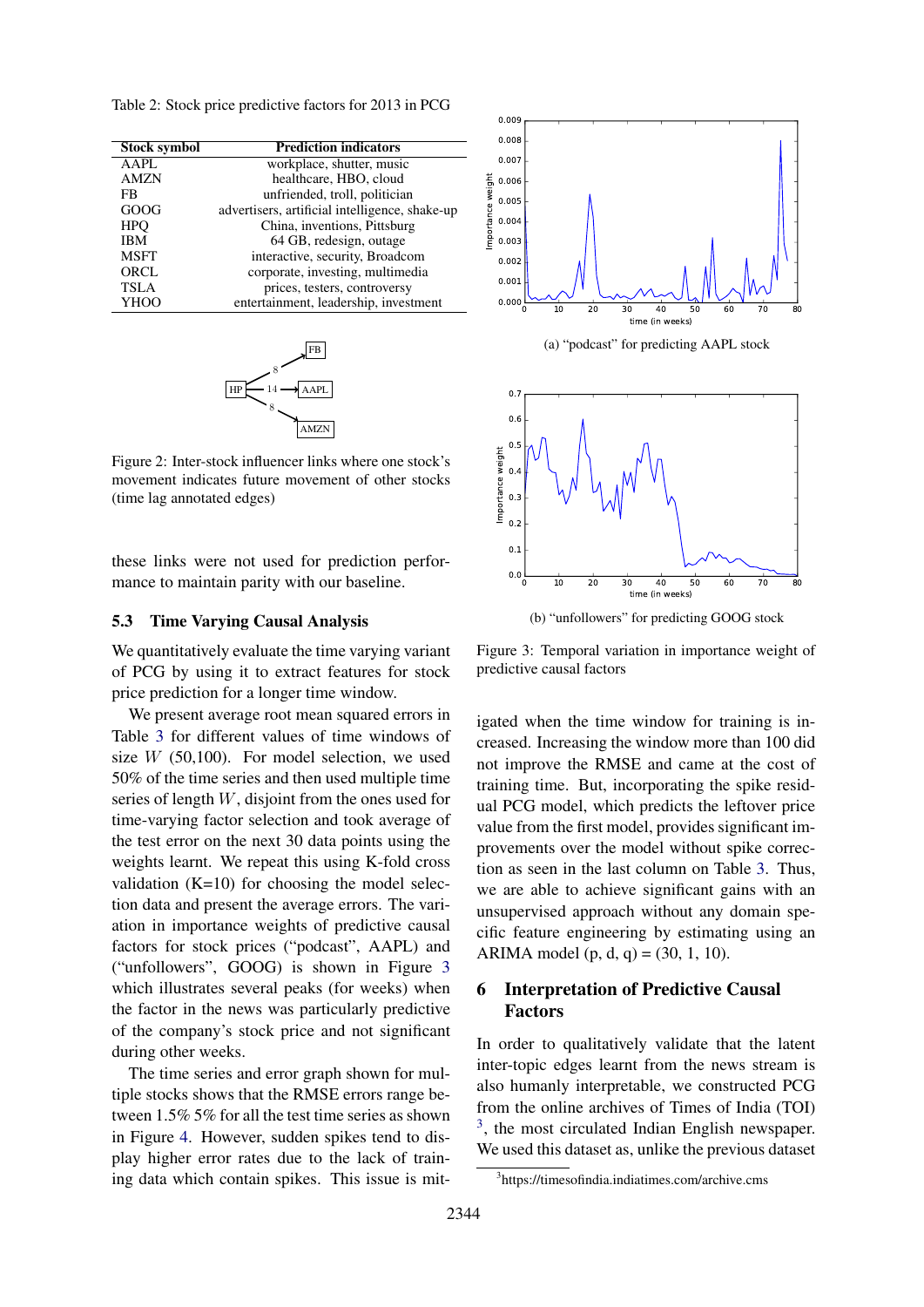<span id="page-7-1"></span>

Figure 4: RMSE of stocks for longitudinal causal factor prediction without spike correction. Spikes in RMSE can be seen along with spikes in stock prices like HPQ.

<span id="page-7-0"></span>Table 3: Variation in stock price prediction error (RMSE) % with window size and spike correction

| <b>Stock</b> | $\overline{W}$ =50 | <b>W=100</b> | $\overline{W=100 + spike}$ |
|--------------|--------------------|--------------|----------------------------|
| AABA         | 2.87               | 2.07         | 1.61                       |
| AAPL         | 2.95               | 2.84         | 2.28                       |
| <b>AMZN</b>  | 3.03               | 2.99         | 2.41                       |
| GOOG         | 2.67               | 2.36         | 1.91                       |
| <b>HPO</b>   | 6.77               | 3.34         | 2.44                       |
| <b>IBM</b>   | 2.19               | 2.07         | 1.65                       |
| <b>MSFT</b>  | 3.03               | 9.45         | 4.80                       |
| <b>ORCL</b>  | 2.94               | 2.21         | 1.65                       |
| <b>TSLA</b>  | 5.56               | 5.52         | 4.32                       |

which provided just the time series of words, we also have the raw text of the articles, which allowed us to perform manual causal signature verification. This dataset contains all the articles published in their online edition between January 1, 2006 and December 31, 2015 containing 1,538,932 articles.

## 6.1 Inter-topic edges of PCG

The influence network we constructed from the TOI dataset has 18,541 edges and 7,190 uni-grams and bi-gram vertices. We were interested in the inter-topic non-associative relationships that PCG is expected to capture. We observe that a few topics (5) influence or are influenced by a large number of topics. Some of these highly influential topics are composed of words describing "Agriculture", "Politics", "Crime", etc. The ability of PCG to learn these edges between topical word clusters purely based on temporal predictive causal prediction further validates its use for design of extensive causal inference experiments.

## 6.2 Causal evidence in PCG

To validate the causal links in PCG, we extracted 56 causation semantic frame [\(Baker et al.,](#page-8-18) [1998\)](#page-8-18) arguments which depict direct causal relationships in the news corpus. We narrowed down the search to words surrounding verbs which depict the notion of causality like "caused", "effect", "due to" and manually verified that these word pairs were indeed causal. We then searched the shortest path in PCG between these word pairs. For example, one of the news article mentioned that "Gujarat government has set aside a suggestion for *price hike* in electricity due to the Mundra Ultra Mega *Power Project*." and these corresponding causation arguments were captured by a direct link in PCG as shown in Table [4.](#page-7-2) 67% of the word pairs which were manually identified to be causal in the news text through causal indicator words such as "caused", were linked in PCG through direct edges, while the rest were linked through an intermediate relevant node. As seen in Table [4,](#page-7-2) the bi-gram involving the words and the intermediate words in the path provide the relevant context under which the causality is established. The time lags in the path show that the influence between events are at different time lags. We also qualitatively verified that two unrelated words are either not connected or have a path length greater than 2, which makes the relationship weak. The ability of PCG to validate such humanly understood causal pairs with temporal predictive causality can be used for better hypothesis testing.

<span id="page-7-2"></span>Table 4: Comparison with manually identified influence from news articles

| Pairs in news    | <b>Relevant paths in PCG</b>                          |
|------------------|-------------------------------------------------------|
| price, project   | price-hike $-(19)$ - power-project                    |
| land, budget     | allot-land $-(22)$ railway-budget                     |
| price, land      | price-hike $-(12)$ - land                             |
| strike, law      | terror-strike $-(25)$ - law ministry                  |
| land, bill       | $land-reform$ – $(25)$ – bill-pass                    |
| election, strike | election $-(21)$ - Kerala government $-(10)$ - strike |
| election, strike | election $-(18)$ – Mumbai University $-(14)$ – strike |
| election, strike | election $-(20)$ - Shiromani Akali $-(13)$ - strike   |

# 7 Conclusion

We presented PCG, a framework for building predictive causal graphs which capture hidden rela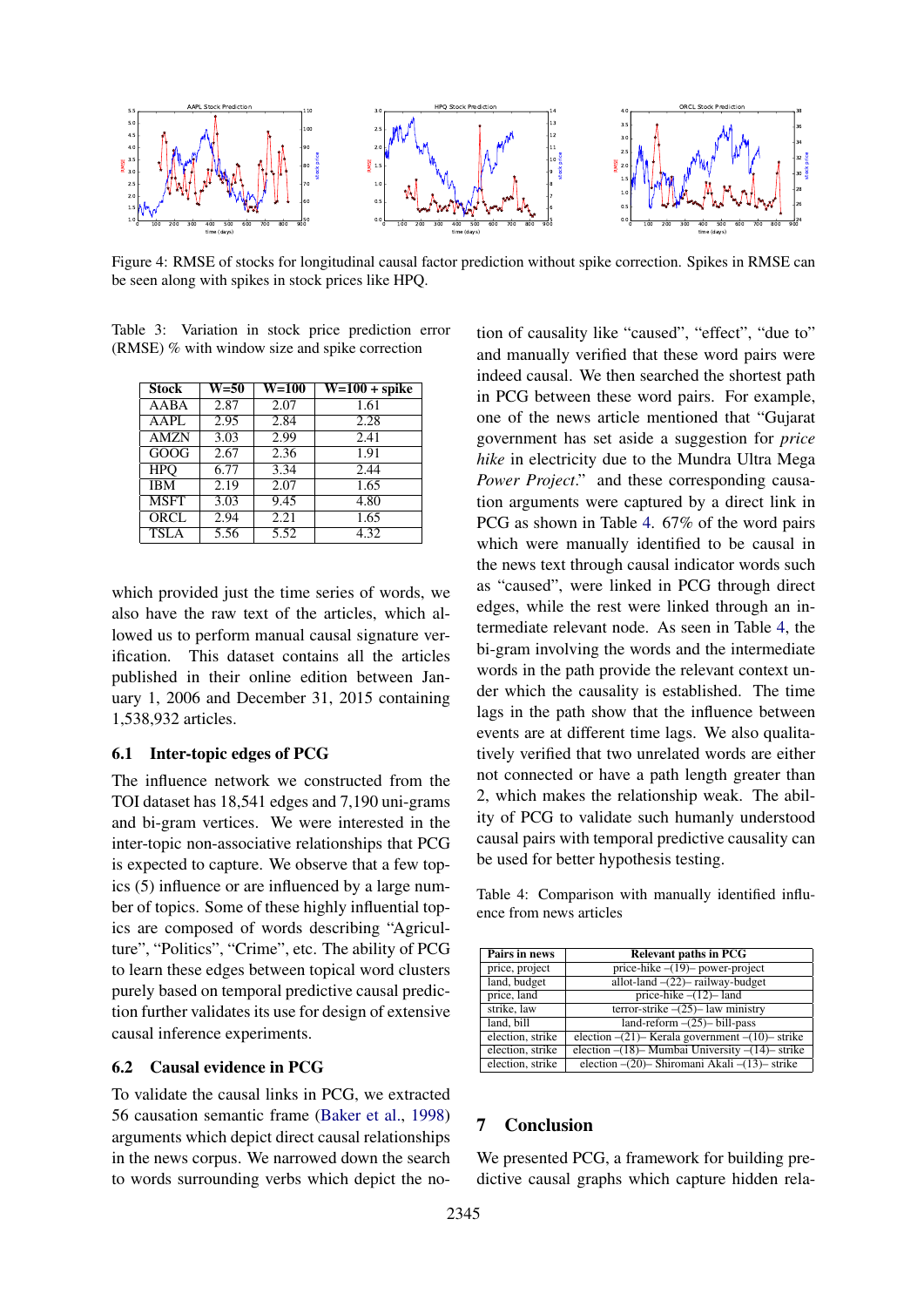tionships between words in text streams. PCG overcomes the limitations of contextual representation approaches and provides the framework to capture inter-document word and topical relationships spread across time to solve complex mining tasks from text streams. We demonstrated the power of these graphs in providing insights to answer causal hypotheses and extracting features to provide consistent, interpretable and accurate stock price prediction from news streams through honest estimation on unseen time series data.

## References

- <span id="page-8-16"></span>David Ahn. 2006. The stages of event extraction. In *Proceedings of the Workshop on Annotating and Reasoning about Time and Events*. Association for Computational Linguistics, Sydney, Australia, 1–8. [https://www.aclweb.org/](https://www.aclweb.org/anthology/W06-0901) [anthology/W06-0901](https://www.aclweb.org/anthology/W06-0901)
- <span id="page-8-9"></span>Giuseppe Amodeo, Roi Blanco, and Ulf Brefeld. 2011. Hybrid Models for Future Event Prediction *(CIKM '11)*. 1981–1984.
- <span id="page-8-4"></span>Andrew Arnold, Yan Liu, and Naoki Abe. 2007. Temporal Causal Modeling with Graphical Granger Methods. In *Proceedings of the 13th ACM SIGKDD International Conference on Knowledge Discovery and Data Mining (KDD '07)*. ACM, New York, NY, USA, 66–75. [https://doi.org/10.1145/](https://doi.org/10.1145/1281192.1281203) [1281192.1281203](https://doi.org/10.1145/1281192.1281203)
- <span id="page-8-5"></span>Susan Athey and Guido Imbens. 2016. Recursive partitioning for heterogeneous causal effects: Table 1. *Proceedings of the National Academy of Sciences* 113, 7353–7360. [https://doi.org/](https://doi.org/10.1073/pnas.1510489113) [10.1073/pnas.1510489113](https://doi.org/10.1073/pnas.1510489113)
- <span id="page-8-18"></span>Collin F. Baker, Charles J. Fillmore, and John B. Lowe. 1998. The Berkeley FrameNet Project. In *Proceedings of the 36th Annual Meeting of the Association for Computational Linguistics and 17th International Conference on Computational Linguistics - Volume 1 (ACL '98/COLING '98)*. Association for Computational Linguistics, Stroudsburg, PA, USA, 86–90. [https://doi.org/10.](https://doi.org/10.3115/980845.980860) [3115/980845.980860](https://doi.org/10.3115/980845.980860)
- <span id="page-8-2"></span>Ivo Bernardo, Roberto Henriques, and Victor Lobo. 2018. Social Market: Stock Market and Twitter Correlation. In *Intelligent Decision Technologies 2017*, Ireneusz Czarnowski, Robert J. Howlett, and Lakhmi C. Jain (Eds.). Springer International Publishing, Cham, 341–356.
- <span id="page-8-17"></span>David M. Blei, Andrew Y. Ng, and Michael I. Jordan. 2003. Latent Dirichlet Allocation. *J. Mach. Learn. Res.* 3 (March 2003), 993–1022.
- <span id="page-8-6"></span>Peter J. Brockwell and Richard A. Davis. 2002. *Introduction to Time Series and Forecasting* (2nd ed.). Springer.
- <span id="page-8-13"></span>Ching-Yun Chang, Yue Zhang, Zhiyang Teng, Zahn Bozanic, and Bin Ke. 2016. Measuring the Information Content of Financial News. In *COLING*. ACL, 3216–3225.
- <span id="page-8-10"></span>Dehua Cheng, Mohammad Taha Bahadori, and Yan Liu. 2014. FBLG: A Simple and Effective Approach for Temporal Dependence Discovery from Time Series Data *(KDD '14)*. 382–391. [https:](https://doi.org/10.1145/2623330.2623709) [//doi.org/10.1145/2623330.2623709](https://doi.org/10.1145/2623330.2623709)
- <span id="page-8-7"></span>Ali F. Darrat, Maosen Zhong, and Louis T.W. Cheng. 2007. Intraday volume and volatility relations with and without public news. *Journal of Banking and Finance* 31, 9 (2007), 2711 – 2729. [https://doi.org/10.1016/j.](https://doi.org/10.1016/j.jbankfin.2006.11.019) [jbankfin.2006.11.019](https://doi.org/10.1016/j.jbankfin.2006.11.019)
- <span id="page-8-3"></span>Dipanjan Das, Nathan Schneider, Desai Chen, and Noah A. Smith. 2010. Probabilistic Frame-Semantic Parsing. In *Human Language Technologies: The 2010 Annual Conference of the North American Chapter of the Association for Computational Linguistics*. Association for Computational Linguistics, Los Angeles, California, 948–956. [https://www.aclweb.org/](https://www.aclweb.org/anthology/N10-1138) [anthology/N10-1138](https://www.aclweb.org/anthology/N10-1138)
- <span id="page-8-0"></span>Jacob Devlin, Ming-Wei Chang, Kenton Lee, and Kristina Toutanova. 2018. BERT: Pre-training of Deep Bidirectional Transformers for Language Understanding. *CoRR* abs/1810.04805 (2018). arXiv:1810.04805 [http://arxiv.org/abs/](http://arxiv.org/abs/1810.04805) [1810.04805](http://arxiv.org/abs/1810.04805)
- <span id="page-8-11"></span>Xiao Ding, Yue Zhang, Ting Liu, and Junwen Duan. 2014. Using Structured Events to Predict Stock Price Movement: An Empirical Investigation.
- <span id="page-8-12"></span>Xiao Ding, Yue Zhang, Ting Liu, and Junwen Duan. 2015. Deep Learning for Event-Driven Stock Prediction. In *IJCAI*. AAAI Press, 2327–2333.
- <span id="page-8-14"></span>Xiao Ding, Yue Zhang, Ting Liu, and Junwen Duan. 2016. Knowledge-Driven Event Embedding for Stock Prediction. In *COLING*. ACL, 2133–2142.
- <span id="page-8-8"></span>Quang Xuan Do, Yee Seng Chan, and Dan Roth. 2011. Minimally Supervised Event Causality Identification. In *Proceedings of the Conference on Empirical Methods in Natural Language Processing (EMNLP '11)*. Association for Computational Linguistics, Stroudsburg, PA, USA, 294–303. [http://dl.acm.org/citation.](http://dl.acm.org/citation.cfm?id=2145432.2145466) [cfm?id=2145432.2145466](http://dl.acm.org/citation.cfm?id=2145432.2145466)
- <span id="page-8-1"></span>Pegah Falinouss. 2007. Stock Trend Prediction using News Events. *Masters thesis* (2007).
- <span id="page-8-15"></span>George Forman. 2003. An extensive empirical study of feature selection metrics for text classification. *Journal of machine learning research* 3, Mar (2003), 1289–1305.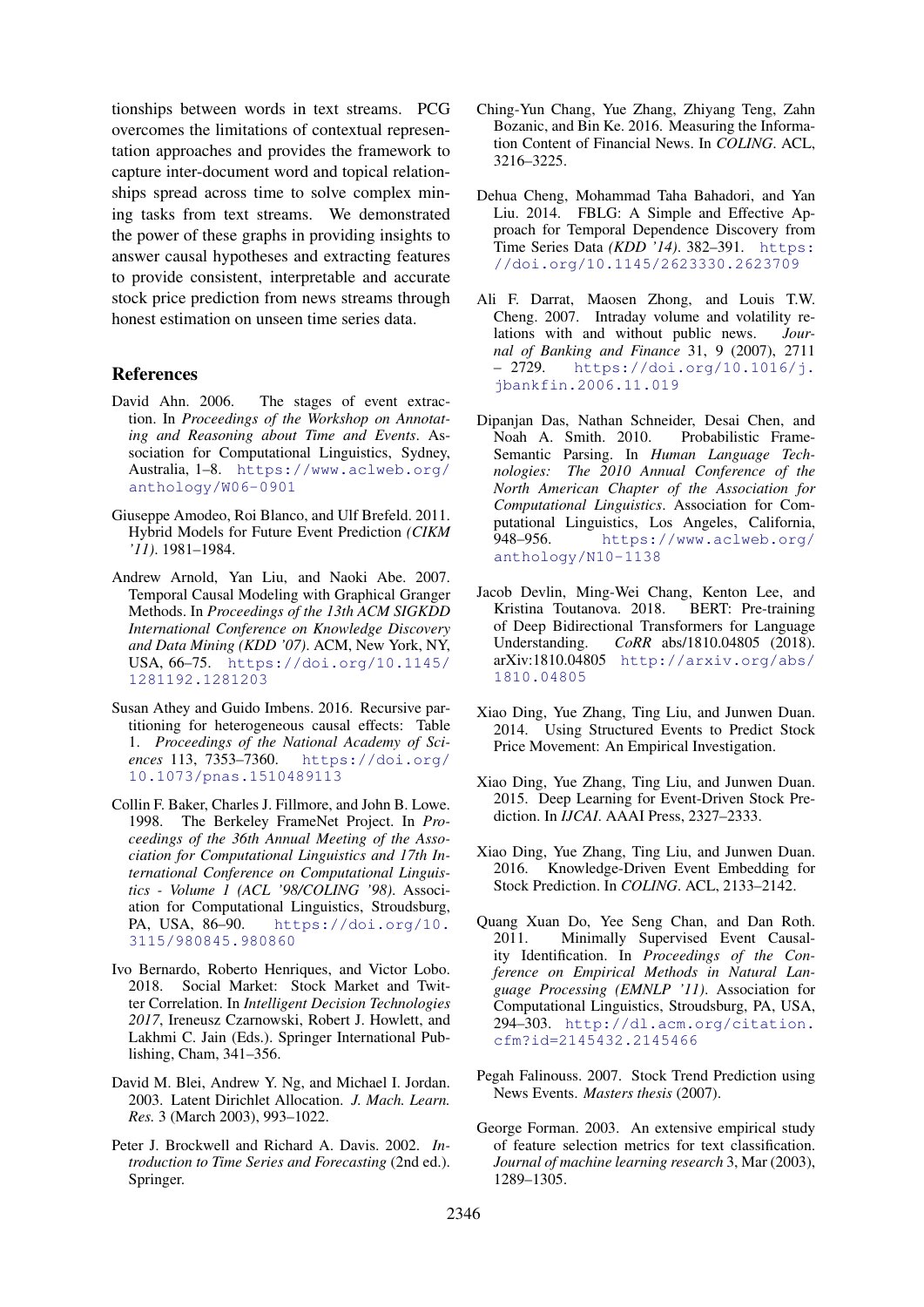- <span id="page-9-6"></span>Clive WJ Granger, Bwo-Nung Huangb, and Chin-Wei Yang. 2000. A bivariate causality between stock prices and exchange rates: evidence from recent Asianflu. *The Quarterly Review of Economics and Finance* 40, 3 (2000), 337–354.
- <span id="page-9-1"></span>Michael Hagenau, Michael Liebmann, and Dirk Neumann. 2013. Automated news reading: Stock price prediction based on financial news using contextcapturing features. *Decision Support Systems* 55, 3 (2013), 685 – 697. [https://doi.org/10.](https://doi.org/10.1016/j.dss.2013.02.006) [1016/j.dss.2013.02.006](https://doi.org/10.1016/j.dss.2013.02.006)
- <span id="page-9-10"></span>Chikara Hashimoto, Kentaro Torisawa, Julien Kloetzer, and Jong-Hoon Oh. 2015. Generating Event Causality Hypotheses Through Semantic Relations. In *Proceedings of the Twenty-Ninth AAAI Conference on Artificial Intelligence (AAAI'15)*. AAAI Press, 2396–2403. [http://dl.acm.org/](http://dl.acm.org/citation.cfm?id=2886521.2886654) [citation.cfm?id=2886521.2886654](http://dl.acm.org/citation.cfm?id=2886521.2886654)
- <span id="page-9-18"></span>Johan Hovold. 2005. Naive Bayes Spam Filtering Using Word-Position-Based Attributes.. In *CEAS*. 41– 48.
- <span id="page-9-4"></span>Joshi Kalyani, H. N. Bharathi, and Rao Jyothi. 2016. Stock trend prediction using news sentiment analysis. *CoRR* abs/1607.01958 (2016). arXiv:1607.01958 [http://arxiv.org/abs/](http://arxiv.org/abs/1607.01958) [1607.01958](http://arxiv.org/abs/1607.01958)
- <span id="page-9-8"></span>Dongyeop Kang, Varun Gangal, Ang Lu, Zheng Chen, and Eduard Hovy. 2017. Detecting and Explaining Causes From Text For a Time Series Event. In *Proceedings of the 2017 Conference on Empirical Methods in Natural Language Processing*. Association for Computational Linguistics, Copenhagen, Denmark, 2758–2767. [https://www.aclweb.](https://www.aclweb.org/anthology/D17-1292) [org/anthology/D17-1292](https://www.aclweb.org/anthology/D17-1292)
- <span id="page-9-14"></span>Noriaki Kawamae. 2011. Trend analysis model: trend consists of temporal words, topics, and timestamps *(WSDM '11)*. 317–326.
- <span id="page-9-11"></span>Zornitsa Kozareva. 2012. Cause-effect Relation Learning. In *Workshop Proceedings of TextGraphs-7 on Graph-based Methods for Natural Language Processing (TextGraphs-7 '12)*. Association for Computational Linguistics, Stroudsburg, PA, USA, 39– 43. [http://dl.acm.org/citation.cfm?](http://dl.acm.org/citation.cfm?id=2392954.2392961) [id=2392954.2392961](http://dl.acm.org/citation.cfm?id=2392954.2392961)
- <span id="page-9-0"></span>Quoc V. Le and Tomas Mikolov. 2014. Distributed Representations of Sentences and Documents. *CoRR* abs/1405.4053 (2014). arXiv:1405.4053 <http://arxiv.org/abs/1405.4053>
- <span id="page-9-13"></span>Chen Luo, Jian-Guang Lou, Qingwei Lin, Qiang Fu, Rui Ding, Dongmei Zhang, and Zhe Wang. 2014. Correlating Events with Time Series for Incident Diagnosis *(KDD '14)*. 1583–1592. [https://doi.](https://doi.org/10.1145/2623330.2623374) [org/10.1145/2623330.2623374](https://doi.org/10.1145/2623330.2623374)
- <span id="page-9-19"></span>Christopher D. Manning, Prabhakar Raghavan, and Hinrich Schtze. 2008. *Scoring, term weighting, and the vector space model*. Cambridge University

Press, 100123. [https://doi.org/10.1017/](https://doi.org/10.1017/CBO9780511809071.007) [CBO9780511809071.007](https://doi.org/10.1017/CBO9780511809071.007)

- <span id="page-9-17"></span>Christopher D Manning, Hinrich Schütze, et al. 1999. *Foundations of statistical natural language processing*. Vol. 999. MIT Press.
- <span id="page-9-2"></span>Huina Mao, Scott Counts, and Johan Bollen. 2011. Predicting Financial Markets: Comparing Survey, News, Twitter and Search Engine Data. *Arxiv preprint* (2011).
- <span id="page-9-7"></span>Mariusz Maziarz. 2015. A review of the Grangercausality fallacy. *The Journal of Philosophical Economics* 8, 2 (2015), 6. [https:](https://EconPapers.repec.org/RePEc:bus:jphile:v:8:y:2015:i:2:n:6) [//EconPapers.repec.org/RePEc:bus:](https://EconPapers.repec.org/RePEc:bus:jphile:v:8:y:2015:i:2:n:6) [jphile:v:8:y:2015:i:2:n:6](https://EconPapers.repec.org/RePEc:bus:jphile:v:8:y:2015:i:2:n:6)
- <span id="page-9-20"></span>Nicolai Meinshausen and Peter Bühlmann. 2006. High-dimensional graphs and variable selection with the lasso. *The annals of statistics* (2006), 1436– 1462.
- <span id="page-9-5"></span>Tomas Mikolov, Ilya Sutskever, Kai Chen, Greg Corrado, and Jeffrey Dean. 2013. Distributed Representations of Words and Phrases and Their Compositionality. In *Proceedings of the 26th International Conference on Neural Information Processing Systems - Volume 2 (NIPS'13)*. Curran Associates Inc., USA, 3111–3119. [http://dl.acm.org/](http://dl.acm.org/citation.cfm?id=2999792.2999959) [citation.cfm?id=2999792.2999959](http://dl.acm.org/citation.cfm?id=2999792.2999959)
- <span id="page-9-12"></span>Paramita Mirza and Sara Tonelli. 2016. CATENA: CAusal and TEmporal relation extraction from NAtural language texts. In *Proceedings of COL-ING 2016, the 26th International Conference on Computational Linguistics: Technical Papers*. The COLING 2016 Organizing Committee, 64–75. [http://www.aclweb.org/](http://www.aclweb.org/anthology/C16-1007) [anthology/C16-1007](http://www.aclweb.org/anthology/C16-1007)
- <span id="page-9-16"></span>Alexandra Olteanu, Onur Varol, and Emre Kiciman. 2017. Distilling the Outcomes of Personal Experiences: A Propensity-scored Analysis of Social Media. In *Proceedings of The 20th ACM Conference on Computer-Supported Cooperative Work and Social Computing* (computer-supported cooperative work and social computing ed.). Association for Computing Machinery, Inc.
- <span id="page-9-15"></span>Judea Pearl. 2009. Causal inference in statistics: An overview. *Statistics Surveys* (2009).
- <span id="page-9-9"></span>Kira Radinsky and Eric Horvitz. 2013. Mining the web to predict future events *(WSDM '13)*. ACM, 255– 264.
- <span id="page-9-3"></span>Tushar Rao and Saket Srivastava. 2012. Analyzing Stock Market Movements Using Twitter Sentiment Analysis. In *Proceedings of the 2012 International Conference on Advances in Social Networks Analysis and Mining (ASONAM 2012) (ASONAM '12)*. IEEE Computer Society, Washington, DC, USA, 119–123. [https://doi.org/](https://doi.org/10.1109/ASONAM.2012.30) [10.1109/ASONAM.2012.30](https://doi.org/10.1109/ASONAM.2012.30)